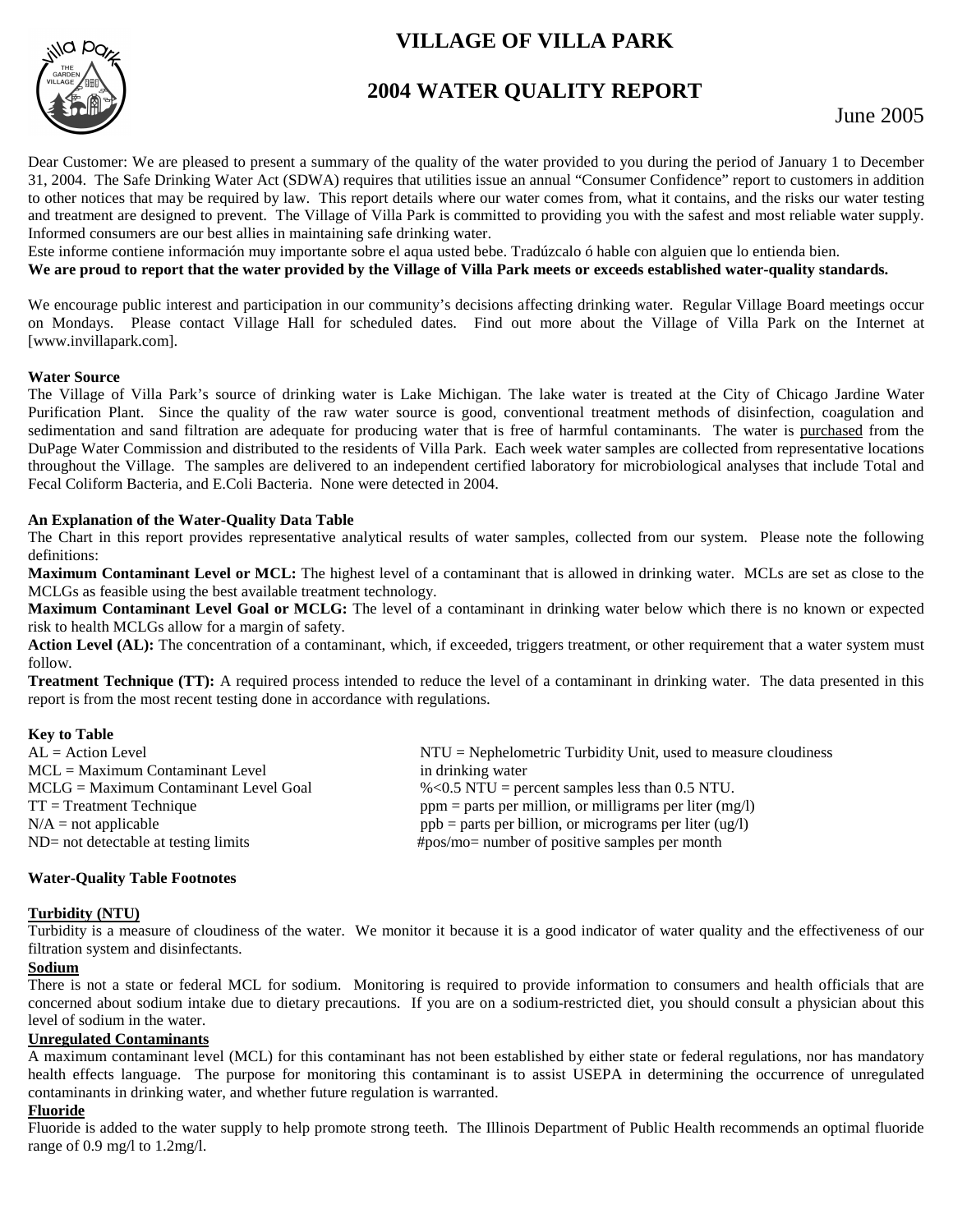| <b>Contaminants (units)</b>                                     | Date<br><b>Tested</b> | <b>MCLG</b> | <b>MCL</b> | <b>Detected</b><br>level                       | Range                   | <b>Major Source</b>                                                                                                          | <b>Violation</b> |
|-----------------------------------------------------------------|-----------------------|-------------|------------|------------------------------------------------|-------------------------|------------------------------------------------------------------------------------------------------------------------------|------------------|
| <b>Microbial Contaminants</b>                                   |                       |             |            |                                                |                         |                                                                                                                              |                  |
| Turbidity (%<0.3 NTU)                                           | 2004                  | N/A         | <b>TT</b>  | 100.000%                                       | N/A                     | Soil runoff. Lowest monthly<br>percent meeting limit                                                                         | <b>NO</b>        |
| Turbidity (NTU)                                                 | 2004                  | N/A         | TT=1NTUmax | 0.11                                           | $0.09 - 0.18$           | Soil runoff. Highest single<br>measurement.                                                                                  | <b>NO</b>        |
| <b>Inorganic Contaminants</b>                                   |                       |             |            |                                                |                         |                                                                                                                              |                  |
| Barium (ppm)                                                    | 2004                  | 2           | 2          | 0.018                                          | $0.017 - 0.019$         | of<br>drilling<br>Discharge<br>wastes; Discharge from metal<br>refineries; Erosion of Natural<br>deposits.                   | <b>NO</b>        |
| Nitrate (as Nitrogen) (ppm)                                     | 2004                  | 10          | 10         | 0.380                                          | $0.340 - 0.420$         | Runoff from fertilizer use;<br>Leaching from septic tanks,<br>sewage; Erosion of Natural<br>deposits.                        | <b>NO</b>        |
| Nitrate & Nitrite (ppm)                                         | 2004                  | 10          | 10         | 0.380                                          | $0.340 - 0.420$         | Runoff from fertilizer use;<br>Leaching from septic tanks,<br>sewage; Erosion of Natural<br>deposits.                        | <b>NO</b>        |
| <b>Unregulated Contaminants</b>                                 |                       |             |            |                                                |                         |                                                                                                                              |                  |
| Sulfate (ppm)                                                   | 2004                  | N/A         | N/A        | 18.650                                         | 17.000 - 20.300 Erosion | of<br>Naturally<br>occurring deposits.                                                                                       | <b>NO</b>        |
| <b>State Regulated</b><br><b>Contaminants</b>                   |                       |             |            |                                                |                         |                                                                                                                              |                  |
| Sodium (ppm)                                                    | 2004                  | N/A         | N/A        | 7.00<br>(Highest                               | $6.900 - 7.000$         | of<br>Erosion<br>Naturally<br>occurring deposits; Used as                                                                    | <b>NO</b>        |
| Flouide (ppm)                                                   | 2004                  | 4           | 4          | Value)<br>0.951                                | $0.900 - 1.04$          | water softener.<br>Water<br>additive<br>which<br>promotes strong teeth.                                                      | <b>NO</b>        |
| <b>Disinfectants/Disinfection</b>                               |                       |             |            |                                                |                         |                                                                                                                              |                  |
| <b>TTHMs (Total</b><br>Trihalomethanes) (ppb)                   | 2004                  | N/A         | 80         | 18.55                                          |                         | 11.500 - 26.800 By-product of drinking water<br>disinfection.                                                                | <b>NO</b>        |
| HAA5 (Haloacetic Acids)                                         | 2004                  | N/A         | 60         | 8.900                                          | $6.000 - 11.800$        | By-product of drinking water                                                                                                 | NO.              |
| Chlorine (as C12) (ppm)                                         | 2004                  | 4.0         | 4.0        | 0.692<br>(Highest<br>Average<br>Monthly Value) | $0.0 - 0.692$           | Drinking water disinfectant                                                                                                  | <b>NO</b>        |
| <b>TOC</b><br>[Total Organic Carbon]                            |                       |             |            |                                                |                         | The percentage of TOC<br>removal was measured each<br>month and the system met<br>all TOC requirements set by<br><b>IEPA</b> |                  |
| <b>Radioactive Contaminants</b><br>Beta/Photon Emitters (pCi/l) | 11/5/01               | 0           | 50         | 2.000                                          | $ND - 2.000$            | Decay on natural and man-<br>made deposits.                                                                                  | NO               |

#### **2004 WATER QUALITY DATA FOR THE VILLAGE OF VILLA PARK (IL0430800)**  REGULATED CONTAMINANTS DETECTED IN 2004

| <b>Lead and Copper</b> |                                     |                           |                                   |                       |                                       |                                          |                              |                                                                                |
|------------------------|-------------------------------------|---------------------------|-----------------------------------|-----------------------|---------------------------------------|------------------------------------------|------------------------------|--------------------------------------------------------------------------------|
| Lead<br><b>MCLG</b>    | <b>Lead Action</b><br>Level<br>(AL) | Lead $90th$<br>Percentile | # Sites<br><b>Over Lead</b><br>AL | Copper<br><b>MCLG</b> | Copper<br><b>Action Level</b><br>(AL) | Copper<br>90 <sup>th</sup><br>Percentile | # Sites<br>Over<br>Copper AL | <b>Likely Source of</b><br><b>Contamination</b>                                |
| $0$ ppb                | $15$ ppb                            | 4 ppb                     |                                   | $1.3$ ppm             | $1.3$ ppm                             | $0.08$ ppm                               | $\theta$                     | Corrosion of household<br>plumbing systems;<br>Erosion of natural<br>deposits. |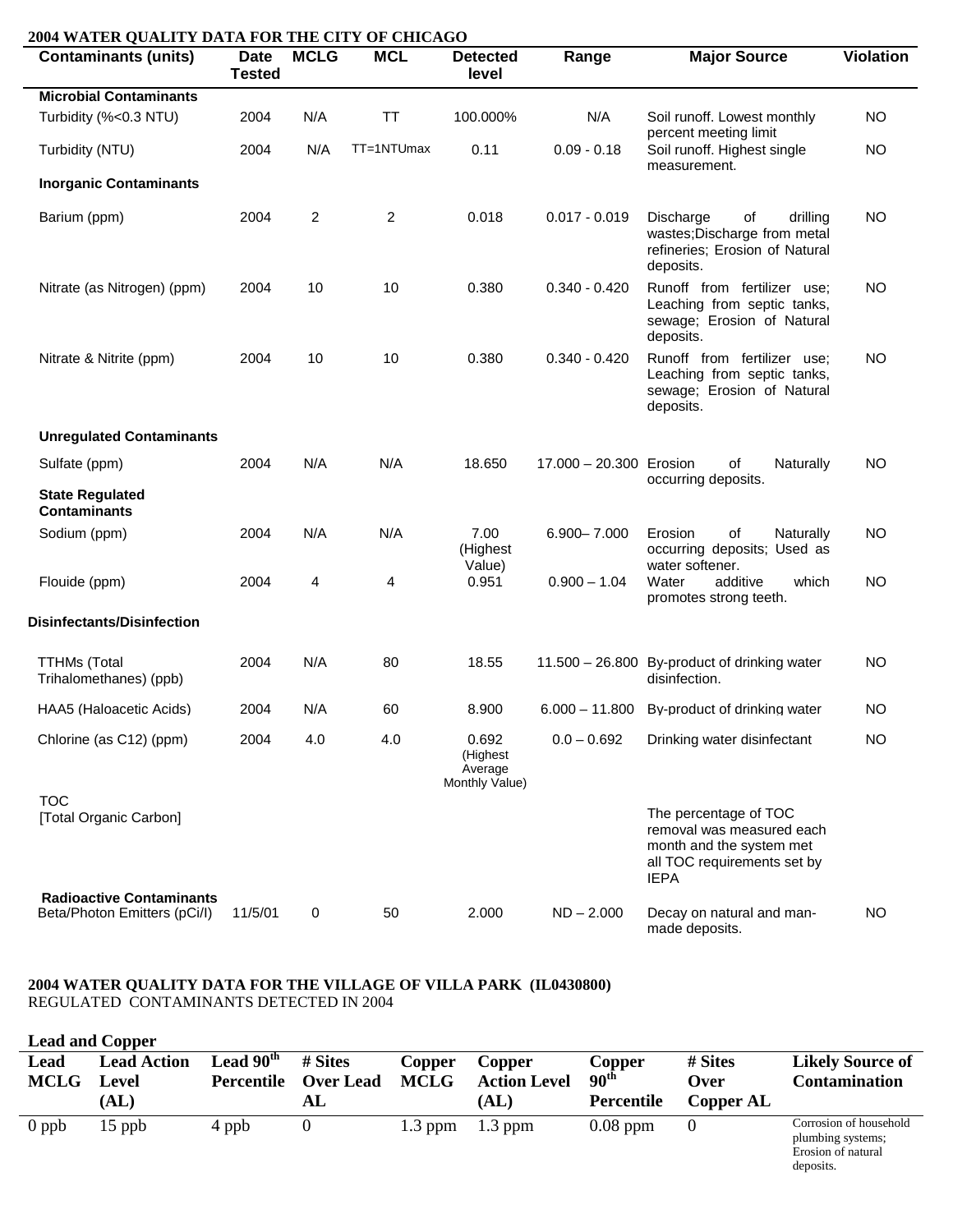Definitions: The following tables contain scientific terms and measures, some of which may require explanation.

Maximum Contaminant Level (MCL): The highest level of a contaminant that is allowed in drinking water. MCL's are set as close to the Maxium Contaminant Level Goal as feasible using the best available treatment technology.

Maximum Contaminant Level Goal (MCLG): The level of a contaminant in drinking water below which there is no known or expected risk to health. MCLG's allow for a margin of safety.

mg/l: milligrams per litre or parts per million - or one ounce in 7,350 gallons of water.

ug/l: micrograms per litre or parts per billion - or one ounce in 7,350,000 gallons of water.

na: not applicable.

Avg: Regulatory compliance with some MCLs are based on running annual average of monthly samples.

Maximum Residual Disinfectant Level (MRDL): The highest level of disinfectant allowed in drinking water.

Maximum Residual Disinfectant Level (MRDLG): The level of disinfectant in drinking water below which there is no known or expected risk to health. MRDLG's allow for a margin of safety.

| <b>Regulated Contaminants</b>                      |                           |                                |                        |             |            |       |                  |
|----------------------------------------------------|---------------------------|--------------------------------|------------------------|-------------|------------|-------|------------------|
| Disinectants & Disinfection By-<br><b>Products</b> | <b>Collection</b><br>Date | <b>Highest</b><br>Level        | <b>Range of Levels</b> | <b>MCLG</b> | <b>MCL</b> | Units | Violation        |
| Total Haloacetic Acids (HAA5)                      | 10/13/2004                |                                | Not Applicable         | N/A         | 60         | ppb   | N <sub>0</sub>   |
| Chlorine                                           |                           | 0.5765                         | $0 - 0.5765$           | MRDLG=4     | $MRDL=4$   | ppm   |                  |
| <b>TTHMs</b> [Total Trihalomethanes]               | 7/21/2004                 | 41                             | $17 - 41$              | N/A         | 80         | ppb   | N <sub>0</sub>   |
| <b>Volatile Organic Contaminants</b>               | <b>Collection</b><br>Date | <b>Highest</b><br><b>Level</b> | <b>Range of Levels</b> | <b>MCLG</b> | MCL        | Units | <b>Violation</b> |
| Dichloromethane                                    | 1/9/2003                  | 8                              | Not Applicable         |             |            | ppb   | N <sub>0</sub>   |

\*MCL Statement: The maximum contaminant level (MCL) for TTHM and HAA5 is 80 ppm and 60 ppm respectively and is currently only applicable to surface water supplies that serve 10,000 or more people. These MCLs will become effective 01/01/2004 for all groundwater supplies and surface supplies serving less than 10,000 people. Until 01/01/2004, surface water supplies serving less than 10,000 people, any size water supply that purchase from a surface water source, and groundwater supplies serving more than 10,000 a state imposed TTHM MCL of 100ppm. Some people who drink water containing trihalomethanes in excess of the MCL over many years experience problems with their livers, kidneys, or central nervous systems, and may have increased risk of getting cancer.

Note: The state requires monitoring of certain contaminants less than once per year because the concentrations of these contaminants do not change frequently. Therefore, some of this data may be more than one year old. MCL (Maximum Contaminant Level): The highest level of a contaminant that is allowed in drinking water. MCLs are set as close to the MCLGs as feasible using the best available treatment technology. MCLG (Maximum Contaminant Level Goal) : The level contaminant in drinking water below which there is no known or expected risk to health. MCLGs allow for a margin of safety. AL (Action Level): The concentration of a contaminant which, if exceeded triggers treatment or other requirements which a water system must follow.

ppm: parts per million ppb: parts per billion ppt: parts per trillion pCi/I: picoCuries per liter (measurement of radioactivity)

## **Required Additional Health Information**

In order to ensure that tap water is safe to drink, EPA prescribes limits on the amount of certain contaminants in water provided by public water systems. FDA regulations establish limits for contaminants in bottled water, which must provide the same protection for public health.

Drinking water, including bottled water, may reasonably be expected to contain at least small amount of some contaminants. The presence of contaminants does not necessarily indicate the water poses a health risk. More information about contaminants and potential health effects can be obtained by calling the Environmental Protection Agency Safe Drinking Water Hotline (800-426-4791).

Some people may be more vulnerable to contaminants in drinking water than the general population. Immuno-compromised persons such as persons with cancer undergoing chemotherapy, persons who have undergone organ transplants, people with HIV/AIDS or other immune system disorders, some elderly, and infants can be particularly at risk from infections. These people should seek advice about drinking water from their health care providers. EPA/CDC guidelines on appropriate means to lessen the risk of infection by Cryptosporidium and other microbial contaminants are available from the Safe Drinking Water Hotline (1-800-426-4791).

The sources of drinking water (both tap and bottled water) include rivers, lakes, streams, ponds, reservoirs, springs and ground water wells. As water travels over the surface of the land or through the ground, it dissolves naturally-occurring minerals and, in some cases, radioactive material, and can pickup substances resulting from the presence of animals or from human activity. Drinking water, including bottled water, may reasonably be expected to contain at least small amounts of some contaminants. The presence of contaminants does not necessarily indicate that water poses a health risk. More information about contaminants and potential health effects can be obtained by calling the EPA's Safe Drinking Water Hotline at (800) 426-4791.

As water travels over the surface of the land or through the ground it can pick up substances resulting from the presence of animals or human activity. The drinking water source is vulnerable to industrial waste and runoff from surrounding lands. Contaminants that may be present in source water include: